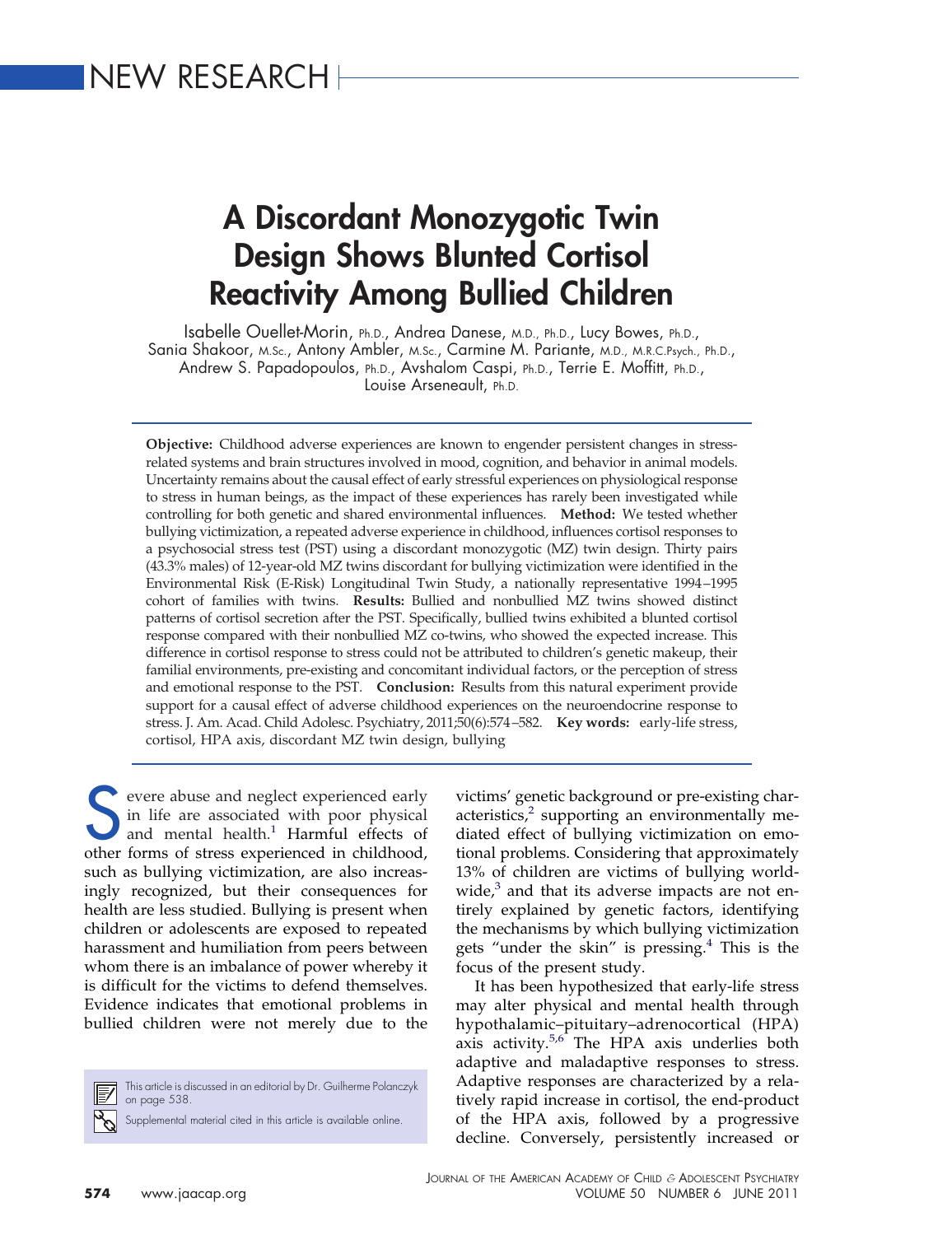blunted cortisol secretion may signal maladaptive responses to stress and are hypothesized to increase vulnerability to stress-related diseases.<sup>[7](#page-7-5)</sup> Whether bullying victimization, a repeated stress commonly experienced during childhood, is associated with disrupted cortisol secretion re-mains unclear.<sup>[8-10](#page-7-6)</sup>

Early-life stress, such as maternal depression and maltreatment, has been associated with disrupted HPA axis activity, showing both high *and* low cortisol secretion in childhood.<sup>[5,11](#page-7-4)</sup> A study reported that 12- to 16-year-old females with a history of maltreatment showed blunted cortisol responses to the Trier Social Stress Test (TSST) in comparison to typical increases exhibited by con-trols matched for age and neighborhood.<sup>[12](#page-7-7)</sup> Studies examining the association between early-life stress and cortisol activity, however, often rely on retrospective reports of childhood adversity, which may include bias and substantial measurement error. In addition, because most studies are cross-sectional, it is difficult to test the cumulative cost of repeated adverse experiences. Finally, time delay between early-life stress and cortisol measurements leaves the possibility that intermediate events obscure the presumed effects of early-life stress on HPA axis activity.

Animal models have demonstrated that earlylife stress causes persistent changes in HPA axis activity that can not be explained by genetic factors[.11,13,14](#page-7-8) In human studies, the effect of early-life stress on the HPA axis, controlling for both genetic and shared environmental influences, has rarely been investigated.<sup>15</sup> Disrupted cortisol secretion in bullied children could be explained by inherited factors affecting both cortisol activity and exposure to adversity because cortisol reactivity and bullying victimization are partly heritable. $16-19$  In the absence of experimental designs involving random assignment of participants to different early stress conditions, uncertainty remains about the causal effect of early-life stress on cortisol secretion in human beings.

Randomly assigning children to adverse environments is unethical in human beings for obvious reasons, hence limiting causal inferences relating to early-life stress. Alternatively, rigorous control for confounders could be achieved by contrasting genetically identical individuals drawn from the same family environment but who are exposed to distinct naturally occurring experiences. The discordant monozygotic (MZ)

twin design offers this possibility. Differences in cortisol activity within MZ (genetically identical) twins who grow up in the same family but who are exposed to different experiences such as bullying victimization would not be attributable to the children's genetic makeup or their familial environments.<sup>[15,20](#page-7-9)</sup>

The objective of this study was to examine the impact of bullying victimization on cortisol reactivity. More specifically, we examined whether cortisol response to a psychosocial stress test (PST) differed between bullied and nonbullied children controlling for the confounding effect of genetic and familial environmental factors using a discordant MZ twin design. Based on previous findings suggesting that early-life stress is associated with abnormal cortisol secretion, we hypothesized that bullied twins would have impaired cortisol responses to the PST whereas their nonbullied MZ co-twins will show an increase in cortisol secretion after exposure to this experimental stress task. We also explored the association between cortisol response and a continuously distributed index of bullying in bullied twins to investigate whether children exposed to more frequent, chronic, and severe bullying experiences showed greater cortisol disruption during the PST.

# METHOD

#### Sample

Participants were recruited from the E-Risk Longitudinal Twin Study, which tracks the development of a nationally representative birth cohort of 2,232 British children.<sup>21</sup> The sample was drawn from a larger birth register of twins born in England and Wales in 1994 – 1995. The E-Risk sample was constructed in 1999 – 2000, when 1,116 families with same-gender 5-year-old twins (93% of those eligible) participated in home-visit assessments. Follow-up home visits were conducted when the children were aged 7 (98% participation), 10 years (96% participation), and 12 years (96% participation). Twins' zygosity was determined with a standardized zygosity questionnaire that has been shown to have  $95\%$  accuracy.<sup>[22](#page-8-1)</sup> Ambiguous cases were zygosity typed using DNA. Ethical approval was granted by the Joint South London and Maudsley and the Institute of Psychiatry NHS Ethics Committee (UK). Parents gave informed consent and children gave assent to participate in the study.

Based on prior investigations conducted by our research group, 27% of the variance in bullying victimization was due to unique environments or random experiences.<sup>[19](#page-8-2)</sup> These factors may explain why geneti-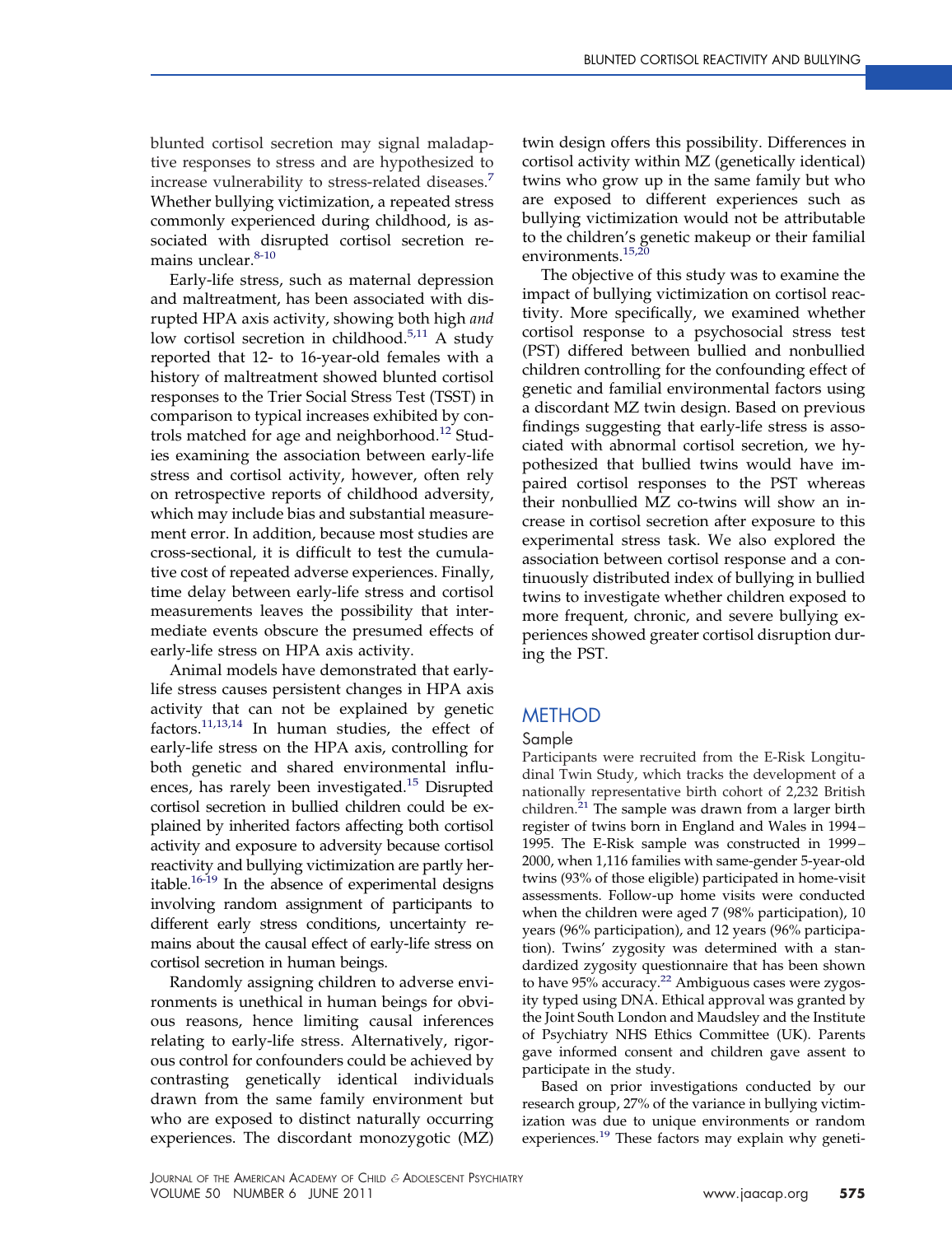| <b>Measure</b>                               | Mean (SD) or %    | Bullied MZ Twins $(n = 30)$ Nonbullied MZ Twins $(n = 30)$<br>Mean (SD) or % | <i>t</i> or $\chi^2$ (df) | p     |
|----------------------------------------------|-------------------|------------------------------------------------------------------------------|---------------------------|-------|
| Pre-existing individual factors (age 5 $y$ ) |                   |                                                                              |                           |       |
| Birth weight, g                              | 2,230.99 (459.65) | 2,354.11 (487.41)                                                            | 0.97(54)                  | .34   |
| IQ                                           | 102.54 (13.47)    | 105.92 (13.83)                                                               | 0.95(57)                  | .35   |
| <b>Externalizing problems</b>                | 18.10 (12.51)     | 16.42 (10.66)                                                                | $-0.56(58)$               | .58   |
| Internalizing problems                       | 9.97(6.74)        | 8.74 (7.50)                                                                  | $-0.67(58)$               | .51   |
| Child-specific family environments           |                   |                                                                              |                           |       |
| Lifetime maltreatment (%)                    | 20.0              | 20.0                                                                         | $<$ 0.001 (1)             | > 999 |
| Maternal warmth (age 5 y)                    | 3.41(0.97)        | 3.41(1.19)                                                                   | $<$ 0.001 (52)            | > 999 |
| Lifetime stressful life events               | 13.27(4.51)       | 11.37 (4.98)                                                                 | $-1.55(58)$               | .13   |
| Concomitant individual factors (age 12 y)    |                   |                                                                              |                           |       |
| Body mass index                              | 20.33 (3.58)      | 19.96 (3.61)                                                                 | $-0.40(58)$               | .69   |
| Pubertal maturity                            | 7.60 (3.79)       | 7.80 (4.06)                                                                  | 0.20(58)                  | .84   |
| Bullying perpetration (%)                    | 23.3              | 36.7                                                                         | 1.27(1)                   | .26   |
| PST-related measures (age 12 y)              |                   |                                                                              |                           |       |
| <b>Perceived Stress</b>                      | 8.83(4.68)        | 7.30(4.83)                                                                   | $-1.25(58)$               | .22   |
| Post-Pre Negative Affective Scale            | 2.29(4.52)        | 1.74(3.70)                                                                   | $-0.52(58)$               | .60   |

<span id="page-2-0"></span>**TABLE 1** Descriptive Statistics of Pre-existing, Child-Specific Family Environments, Concomitant Individual Factors, and Psychosocial Stress Test–Related Measures

*Note: No differences were detected between the bullied and nonbullied monozygotic (MZ) co-twins. Maternal warmth information was missing for three families (six twins). PST psychosocial stress test.*

cally identical individuals were differently exposed to bullying experiences. For example, British twins are routinely separated into different classrooms in secondary schools, which may randomly place them at distinct risk for bullying victimization. From the total E-Risk sample, we identified twin pairs eligible to participate in this study of cortisol if they met the following five criteria: 1) they were MZ twins; 2) one twin was bullied at least occasionally; 3) bullying was reported by both mothers and children at age 12; 4) bullying incidents involved harm, either psychological or physical; and 5) co-twins never experienced bullying victimization (as measured prospectively when they were 7, 10, and 12 years). This study sample comprised 30 12-year-old MZ twin pairs (mean  $[SD] =$ 12.53 [0.52]) discordant on bullying victimization and with valid cortisol data (43.3% males). Hence, this substudy sample included one twin who had been the victim of bullying  $(n = 30 \text{ children})$  while their co-twin had not  $(n = 30)$ . Most twins were Caucasian  $(93.7%)$ and one in four families came from a low socioeconomic background (26.7%). These children had an IQ within the normal range when they were 5 years (from 76 to 135; mean  $[SD] = 104.26$  [13.65]). Furthermore, the bullied and nonbullied MZ twins were similar on a series of pre-existing, child-specific family environments and concomitant individual factors such as birth weight, IQ, and maltreatment experiences [\(Table 1;](#page-2-0) also Supplement 1, available online, for detailed description of measures). E-Risk discordant MZ twins did not differ from concordant bullied MZ twins on SES, IQ, or birth complications.

# Bullying Victimization

We prospectively assessed bullying victimization for all E-Risk participants during the interviews conducted with mothers when children were 7, 10, and 12 years and with the children themselves at age 12. Before asking questions related to bullying victimization, we explained that "Someone is being bullied when another child: says mean and hurtful things, makes fun or calls a person mean and hurtful names; completely ignores or excludes someone from their group of friends; hits, kicks, or shoves a person, or locks them in a room; tells lies or spreads rumors about them; and other hurtful things like these. We call it bullying when these things happen often, and when it is difficult to make it stop. We do not call it bullying when it is done in a friendly or playful way." We asked mothers whether each twin has been bullied by another child, responding "never" (0), "yes" (1), or "frequently" (2). We further asked mothers who reported instances of bullying victimization whether the twin suffered physical harm (e.g., bruise, cut, burn) or psychological distress (e.g., bad dreams or school avoidance) as a consequence of bullying, responding "never"  $(0)$ , "yes"  $(1)$ , or "frequently"  $(2)$ . During private interviews, we asked children "Have you been bullied by another person," responding "never" (0), "sometimes" (1), or "a lot" (2). An independent rater further reviewed all descriptions of the bullying events recorded by the interviewers to confirm instances of current bullying by looking for evidence of repeated harmful actions, between children, where there was a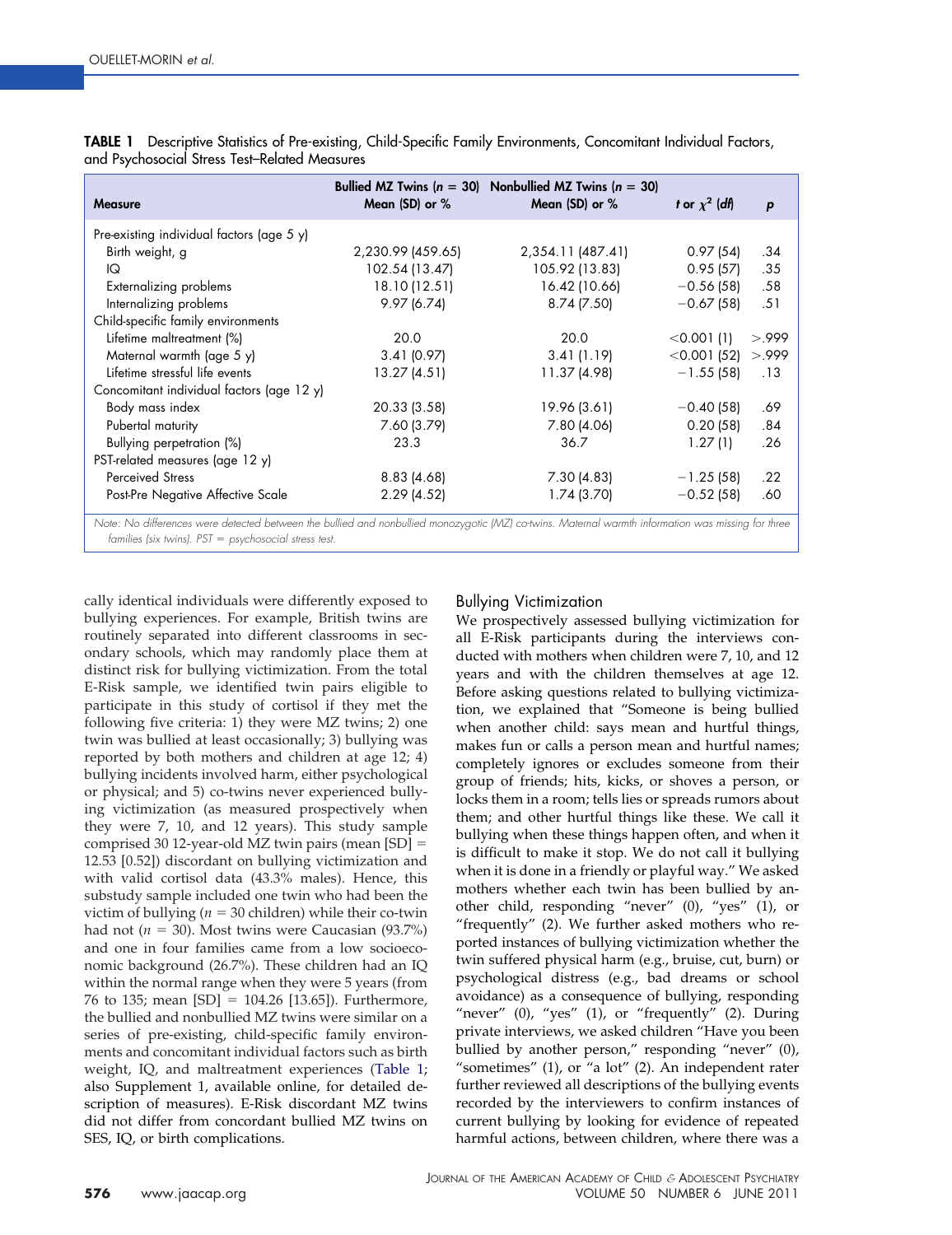power imbalance between the bully and the victim. A test–retest reliability of 0.87 was noted for 30 parents randomly selected from the total E-Risk sample and who were interviewed 3 to 6 weeks apart. Our findings indicate that both mothers and children are valid and reliable informants of bullying victimization, and that they tended to agree with one another (60% of mothers agreed with twins' reports of bullying victimization; kappa coefficient =  $0.29$ ) (see Shakoor et al.<sup>23</sup> for an extended investigation of the psychometric proprieties of the measures).

We derived a cumulative index of frequent, chronic, and severe bullying victimization by summing the scores to the three questions asked to mothers described above across age 7, 10, and 12 assessments. The victims of frequent bullying who experienced frequent psychological and physical harm had a maximum score of 6 at each time point (7, 10, and 12 years). The scale could thus vary from 0 to 18, but ranged from 0 to 12 in this substudy sample (mean  $[SD] = 2.72$   $[3.08]$ ). The internal consistency of the scale was 0.70 (Cronbach's alpha).

#### Psychosocial Stress Test

Each twin was individually interviewed by a research assistant with a psychology background during a visit to a research laboratory. All twins arrived early in the afternoon (mean  $[SD] = 1:41$  [19 minutes]). One hour after arrival, twins took part in an adapted version of the TSST for children, which includes a social stressor (speaking in front of judges) and a cognitive stressor (mental arithmetic). $24$  A video camera was installed in a room to record the cognitive and public-speaking tasks. The cognitive task was first administered using the Children's Paced Auditory Serial Addition Task,<sup>2</sup> a serial-addition task used to assess sustained attention, rate of information processing, and working memory. Children heard a random series of 61 numbers ranging from 1 to 9 and were instructed to add the numbers in pairs such that each number was added to the previous number. The time interval between each number was 2.4 and 2.0 seconds for the first and second series of numbers. Before the task started, children were told to make as few mistakes as possible because they were in competition against their co-twin and the winner would get a prize. The interviewer did not offer support and avoided eye contact to enhance the stressful aspect of the challenge. The public speaking task immediately followed. Children were told to stand and were asked to recall their most unpleasant experience at school in front of an unknown and inexpressive judge and the interviewer. Children had 2 minutes to prepare in silence, standing in front of the camera, and were then asked to speak for 5 minutes. This stress paradigm was selected because a combination of public speaking and cognitive tasks has been shown to elicit reliable cortisol responses in laboratory settings.<sup>24,26</sup>

#### Cortisol Measurements

We collected five samples of saliva to measure the cortisol response to the PST. Saliva was collected by asking children to use a straw to pass through 1 ml of saliva into the cryovials. The first samples were collected 20 and 2 minutes before the PST. A third sample was collected immediately at the end. A fourth and a fifth samples were collected 25 and 35 minutes after the start of the tasks. Twins were asked to refrain from doing any vigorous exercise in the morning, to eat a light lunch before midday, avoiding dairy products and red meat. Saliva samples were stored in a  $-20^{\circ}\mathrm{C}$ freezer.

After thawing, saliva samples were centrifuged at 3,500 revolutions per minute for 10 minutes, which resulted in a clear supernatant of low viscosity. Saliva cortisol concentrations were determined using the "Inmmulite"– DPC's Immunoassay analyzer [\(www.](http://www.diagnostics.siemens.com) [diagnostics.siemens.com\)](http://www.diagnostics.siemens.com). The assay had an analytical sensitivity of 0.2 nmol/L and inter-/intra-assay precision of less than 10%. All samples from the same participant were analyzed together. Cortisol measures were skewed and were normalized using a  $log_{10}$ transformation.

#### Individual Risk Factors and Covariates

A full description of the instruments and procedures used to assess the pre-existing, child-specific family environments, concomitant, and stress-related individual factors is available online (Supplement 1, available online).

#### Statistical Analyses

The presence of distinct cortisol responses to the PST between bullied and nonbullied MZ twins was tested using repeated-measures analyses of variance (ANOVAs). All five measures of cortisol sampled before and after the PST constituted the withinsubjects factor (time), whereas the groups defining bullying victimization was included in the model as a between-subjects factor (bullying). Distinct patterns of cortisol responses to the PST between the bullied and nonbullied twins were tested through the interaction between the within- and between-subjects factors (time  $\times$  bullying). Two cortisol confounders were also included in the model (dairy consumption and histaminic medication). Greenhouse–Geisser corrections for repeated measures were reported when data violated the sphericity assumption. For a significant time  $\times$ bullying interaction, we tested the distinct cortisol responses separately for the bullied and nonbullied twins using repeated-measures ANOVAs. We then tested whether the bullied and nonbullied MZ twins differed on a series of individual risk factors and covariates using *t*-tests and  $\chi^2$  analyses. We explored the association between the bullied twins' continuous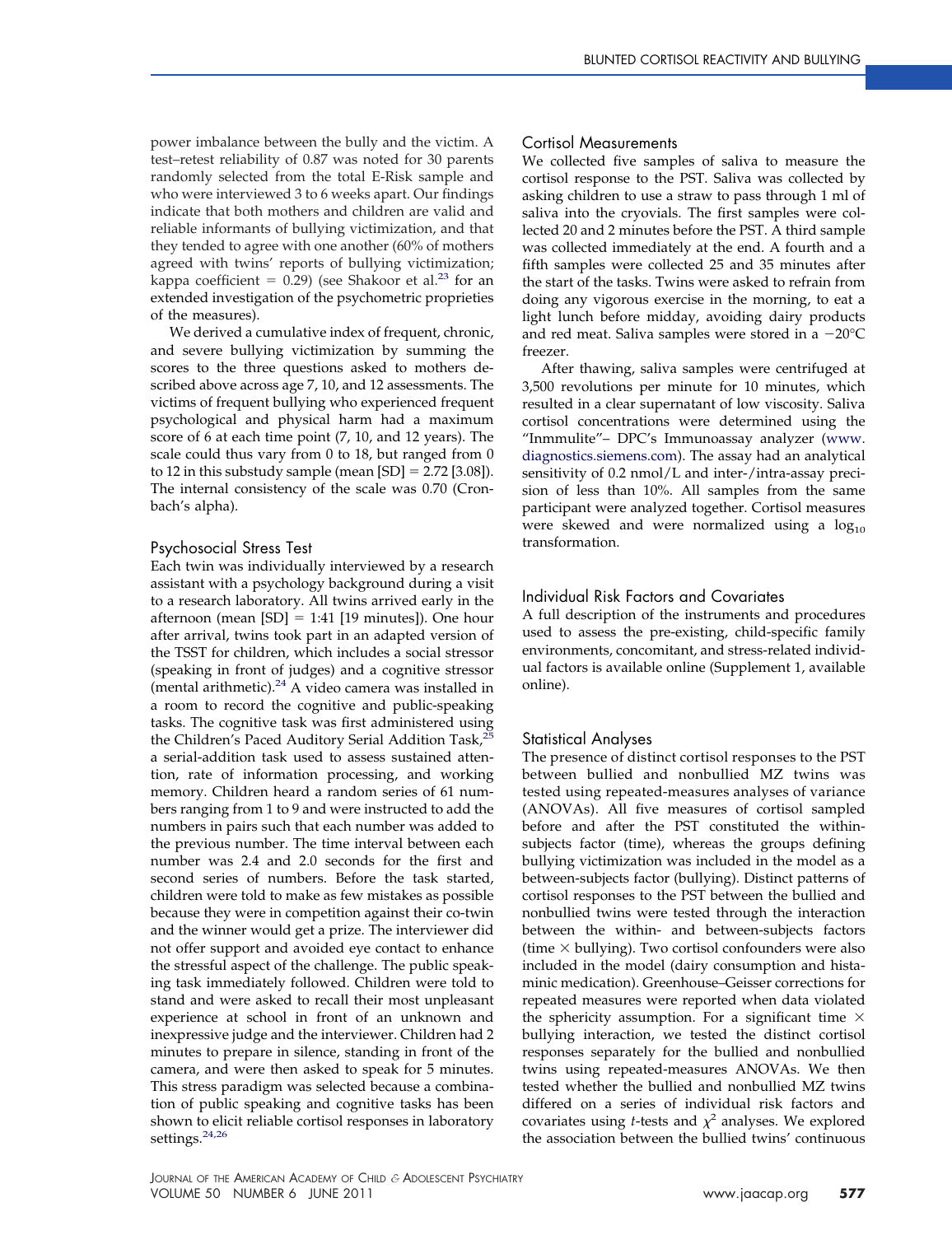<span id="page-4-0"></span>**FIGURE 1** Cortisol response to the psychosocial stress test ( $\pm$  standard error of the mean (SEM)) in bullied and nonbullied monozygotic twins ( $N = 60$  children). Note: Adjusted means took into account the effects of dairy products and histaminic medication.  $PST =$  psychosocial stress test.



index of bullying victimization and cortisol secretion during the PST using Pearson correlation (cortisol secretion was indexed using the standardized [Z] residuals of the area under the curve (AUC) calculated using the five cortisol measures, $27$  controlling for dairy consumption and histaminic medication).

# RESULTS

Repeated-measures ANOVA showed distinct patterns of cortisol secretion over time between bullied and nonbullied MZ twins (time  $\times$  bullying:  $F_{2.2,122.9}$  = 3.82,  $P = .02$ ) [\(Figure 1\)](#page-4-0). More specifically, both groups had similar levels of cortisol prior to the PST ( $F_{1,56} = 1.26$ ,  $P = .27$ ), but distinct patterns of secretion emerged subsequently as a function of time  $(+15$  minutes vs. later; Helmert time  $\times$  bullying (within-subjects) contrast:  $F_{1,56} = 6.18$ ,  $P = .02$ ). We explored further this interaction using repeated measures ANOVAs conducted for each group separately. While nonbullied twins showed the expected cortisol increase after the PST  $(F_{2.0,55.0} = 5.09,$  $P = .009$ , bullied twins did not exhibit this increase  $(F_{2,3,61,7} = 1.24, P = .30)$ . Analyses took into account the confounding effect of two covariates shown to be associated with cortisol in this substudy sample: consumption of dairy product before the visit  $(F_{2,2,123.6} = 4.78, P = .008)$ , and

histaminic medication ( $F_{1,57}$  = 8.47, *P* = .005). Gender did not affect cortisol levels (gender:  $F_{1,54} = 1.74$ ,  $P = .19$ ; time  $\times$  gender:  $F_{2,2,119,7} = 1.24$ ,  $P = .30$ ) or interact with bullying victimization (gender  $\times$  bullying:  $F_{1,54} = 1.00$ ,  $P = .32$ ; time  $\times$ gender  $\times$  bullying:  $F_{2.2,119.7} = 0.47$ ,  $P = .64$ ).

Bullied and nonbullied MZ twins showed distinct cortisol responses to the PST. Yet, it is possible that individual factors other than bullying victimization could explain this group difference in stress reactivity. We considered four alternative explanations: 1) individual factors pre-existing bullying victimization, 2) childspecific family environments, 3) individual factors concomitant with bullying victimization, and 4) differences in PST-related measures. First, bullied and nonbullied MZ twins did not differ on pre-existing individual factors that could have affected their risk of being bullied; bullied and nonbullied twins had comparable birth weight, IQ, internalizing and externalizing problems at 5 years, suggesting that these characteristics cannot explain cortisol differences within the discordant MZ twin pairs. Second, bullied and nonbullied twins experienced similar levels of maternal warmth before bullying victimization (age 5 years), similar lifetime stressful life events, and, in families where maltreatment occurred  $(n = 6)$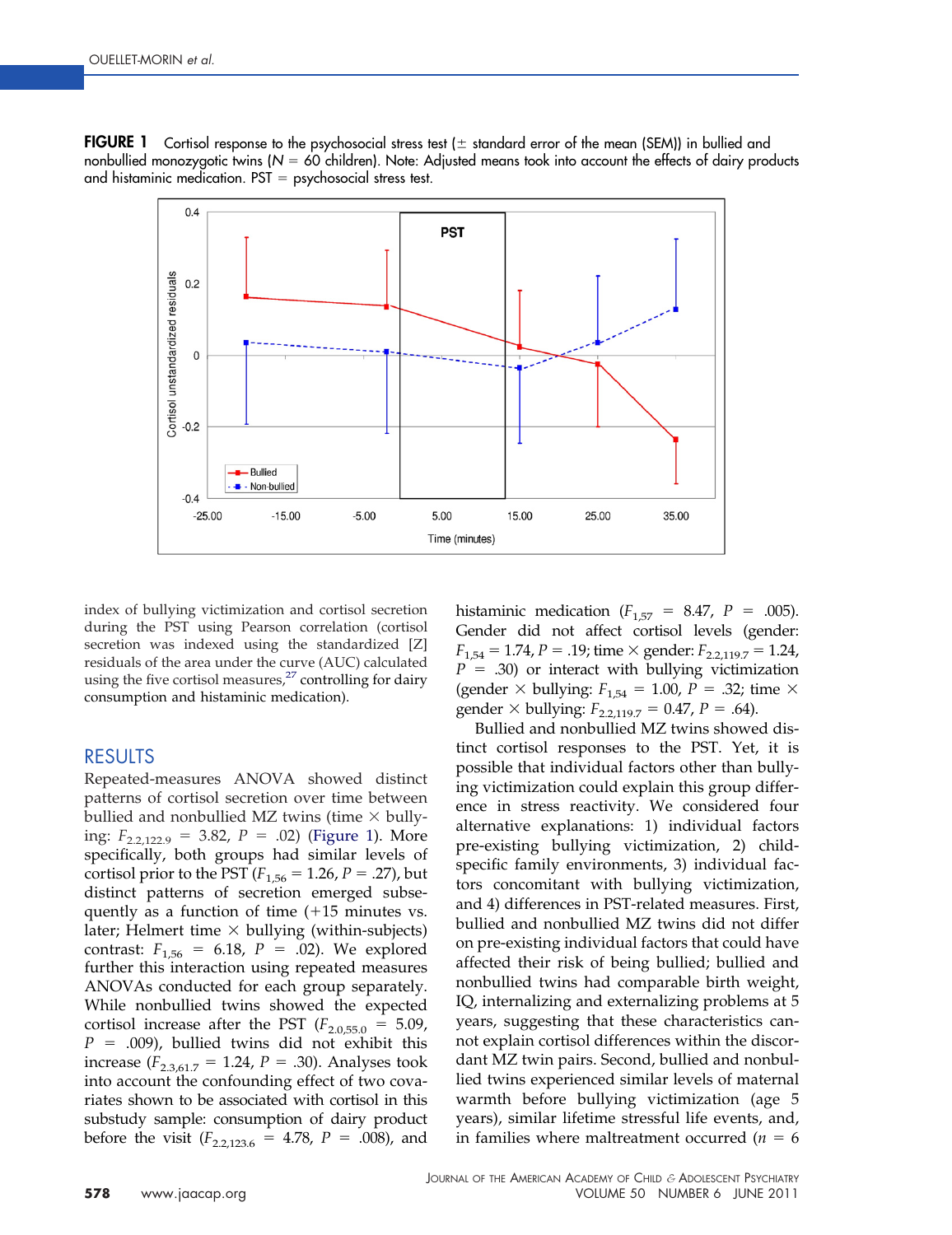

<span id="page-5-0"></span>**FIGURE 2** Cortisol secretion before and during the psychosocial stress test in bullied twins according to a measure of frequency, chronicity, and severity of bullying victimization (*n* 30 children). Note: Standardized residuals were used to take into account the covariates. AUC = area under the curve;  $Z =$  standardized.

families, 20%), both twins were targeted. Third, bullied and nonbullied twins were comparable according to their body mass index, pubertal maturity, and bullying perpetration assessed at 12 years. Fourth, bullied and nonbullied MZ twins reported comparable levels of stress during the PST and similar increases in negative affect, indicating that different cortisol responses are not due to distinct perceptions of the PST. These findings show that individual or uniquely experienced family factors can not account for cortisol differences between the MZ twins.

These findings were further strengthened by an association between cortisol reactivity and a continuous index of bullying in victimized twins. Twins exposed to more frequent, chronic, and severe bullying experiences showed a trend toward lower cortisol secretion during the PST (*r*  $-0.35$ ,  $P = .06$ ) [\(Figure 2\)](#page-5-0).

# **DISCUSSION**

This study provides evidence for a causal effect of early-life stress on cortisol reactivity in human beings. Our psychosocial stress test elicited a cortisol response in nonbullied children compared with a blunted response in bullied children. Cortisol differences between bullied and nonbullied children were observed in a stringent discordant MZ twin design, in which distinct cortisol responses to stress could not be attributable to either the children's genetic makeup or their shared familial environments. Our findings thus offer additional support for the hypothesized impact of early-life stress on cortisol activity in childhood.

Our findings are consistent with experiments showing that early-life stress alters HPA axis activity in rodents and nonhuman primates $11,14,28$ and with theories about human beings.<sup>[5](#page-7-4)</sup> Moreover, lower cortisol response to a psychological challenge in bullied children is consistent with accumulating evidence suggesting that lower HPA axis activity is not restricted to persons with post-traumatic stress disorder, but is also detected in healthy adults who experience chronic stress<sup>[29,30](#page-8-7)</sup> and who report childhood adverse experiences.[12](#page-7-7) Our study's discordant MZ twin design further suggests that the effect of bullying victimization is environmentally mediated. Moreover, the strength of our association was comparable to those observed in relation to other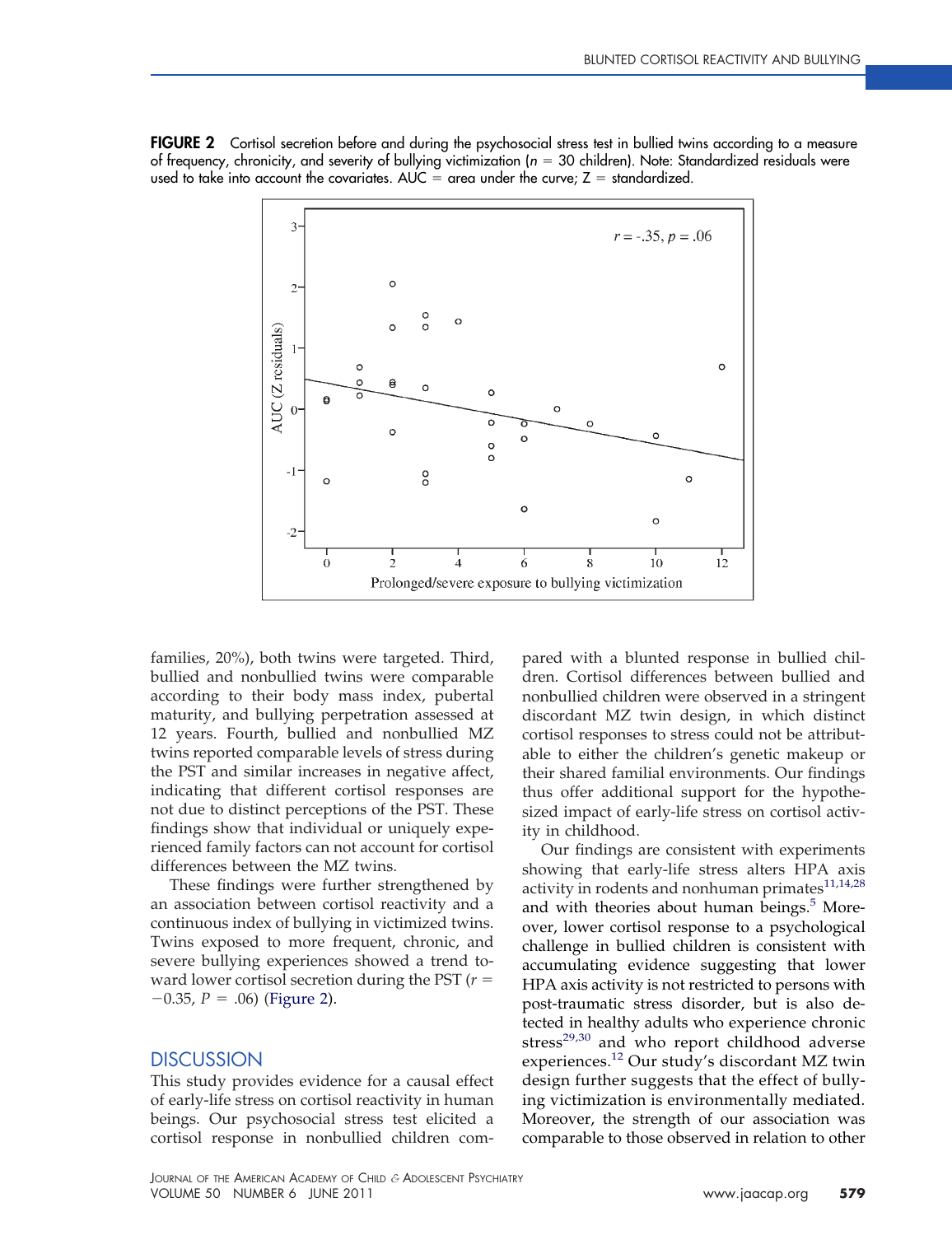adverse childhood experiences $31,32$  and to de-pression,<sup>[33](#page-8-9)</sup> suggesting that the distinct cortisol profiles shown in our study could have biological relevance to psychopathology.

The effect of early-life stress on cortisol secretion not only was shown through group differences between bullied and nonbullied children, but a trend was observed for a dose–response relationship between a continuous index of bullying victimization and cortisol secretion. More frequent, chronic, and severe bullying victimization experiences measured repeatedly in childhood showed lower cortisol secretion during the PST in bullied children. This matches findings in rodent studies showing that the magnitude of prior exposure to chronic stress reduced the HPA axis response to acute stressors.<sup>[34,35](#page-8-10)</sup> Characterization of stress experiences using repeated prospective measures appears to be valuable for investigating the impact of cumulative stress on HPA axis functioning.

The mechanisms by which early-life stress leads to lower cortisol responses to psychosocial stress are not fully understood, but likely to arise from structural and circuitry changes in the corticolimbic brain regions and the HPA  $axis.^{36}$  $axis.^{36}$  $axis.^{36}$ First, Heim et al. outlined several molecular pathways leading to lower cortisol secretion, including reduced biosynthesis of cortisol or increased negative feed-back sensitivity of the HPA axis.[30](#page-8-12) For example, lower cortisol levels in the context of normal adrenocorticotropic hormone responses to the dexamethasone/corticotrophinreleasing hormone test is consistent with an increased negative feed-back sensitivity of the HPA axis shown in adults who experienced parental desertion and low parental care.<sup>37</sup> Second, intertwined with these molecular pathways, rodent models have also demonstrated that low maternal care can modify the HPA axis response to stress through epigenetic programming of the GR gene promoter expression in the hippocampus[.38](#page-8-14) Third, early-life stress could affect stressrelated systems through psychological factors associated with cortisol secretion such as defensive coping strategies<sup>39</sup> or consolidation of aversive memories[.40](#page-8-16) Prospective studies designed to control for genetic and familial influences are needed to document the molecular and psychological mechanisms linking early-life stress to lower cortisol reactivity.

Research emerging from animal models and studies conducted with human beings has yet to

clarify whether low cortisol response to psychosocial stress is adaptive or detrimental for children. On the one hand, exposure to mildly stressful events that are not overwhelming but are stressful enough to elicit a cortisol response may induce stress resistance. $41,42$  For example, monkeys exposed to mild early stress paradigms exhibited lower HPA axis reactivity to stress than controls.<sup>43</sup> Independent of maternal care, this difference was associated with species-specific signs of positive adjustment (enhanced inhibitory control, emotion regulation, and exploration). Furthermore, down-regulation of the HPA axis may protect the developing brain from the harmful effects of prolonged cortisol elevations and facilitate adaptation to anticipated environmental challenges. $44$  On the other hand, enhanced resistance to stress may come with long-term costs. Alterations in primary stress mediators (e.g., cortisol, catecholamines) promote adaptation to changing environments. However, persistent low cortisol secretion may increase future risk of poor physical and psychological health.<sup>[7](#page-7-5)</sup> Low cortisol levels have been associated to reduced attention, impaired working memory, and reduced responsiveness to reinforcement and punishment.[45](#page-8-20) Children secreting low levels of cortisol may thus be least apt to benefit from resources present in their environment, engage optimally in complex social interactions or achieve adequately at school compared with higher secretors.<sup>31,44</sup> Moreover, because cortisol moderates the amplitude and length of proinflammatory responses, persistent low cortisol levels may result in sustained overactivity of the immune system and increased risk of autoimmune disorders.<sup>46</sup> This idea is consistent with increased inflammation levels noted in individuals who have experienced childhood maltreatment.<sup>47,48</sup>

The present findings provide support for causality although further tests are needed. Our study controlled for a wide range of confounders (including genetic and familial influences), and we subsequently tested for twin differences on individual factors known to increase bullying victimization or affect cortisol secretion. However, we were not able to control for pre-existing twin differences in de novo mutations, epigenetic states, and differences in latent unique environments. Nevertheless, our study design allowed us to control for epigenetic variations that may have been inherited or due to shared familial influences, and we tested for differences in a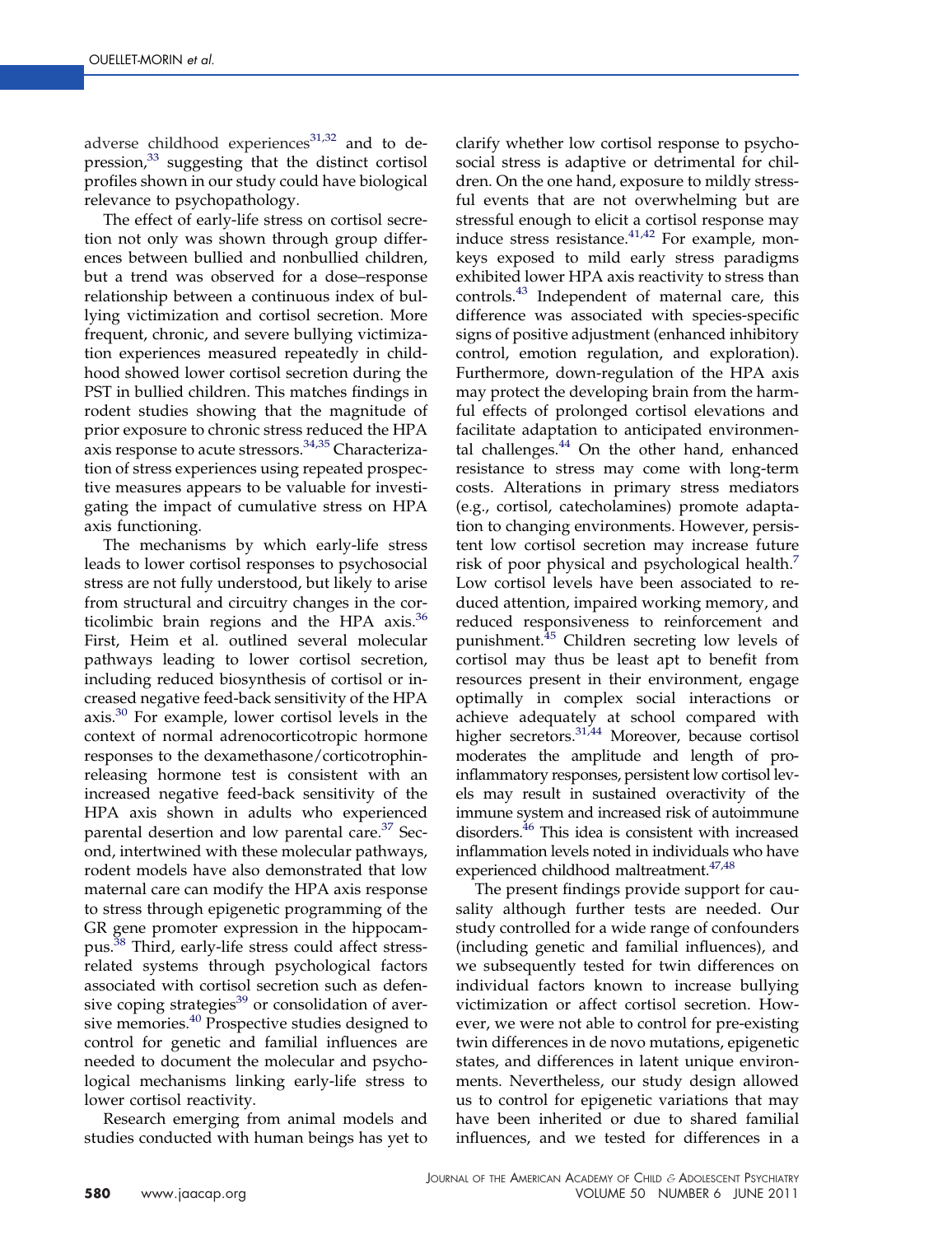series of unique environments or individual characteristics that could have increased the risk of being bullied or the emergence of cortisol disruptions. Furthermore, we measured cortisol reactivity only once in our longitudinal study. Support for temporal priority would have necessitated longitudinal measures of cortisol to rule out the alternative explanation of pre-existing differences in HPA axis activity. However, because we controlled for a wide range of confounders, we speculate that this alternative is unlikely. Rigorous criteria were applied to ascertain clear discordance of bullying victimization between MZ twins, limiting the number of eligible twin pairs, which could jeopardize the generalizability of the results. However, in comparison to case-control design studies, the selection of discordant MZ twin pairs from a populationbased cohort implies that our sample was not tainted by sampling bias associated with treatment referral. Finally, our assessment of cortisol reactivity would have benefited from an additional post-test saliva sample, which would also have allowed a better characterization of the distinct patterns of cortisol reactivity in bullied and nonbullied twins. However, the trend for a dose–response association between bullying victimization and cortisol secretion consolidated this finding.

In conclusion, our findings offer support for a causal effect of early-life stress on cortisol reactivity in human beings. The evidence of an environmentally mediated influence of early-life

#### <span id="page-7-0"></span>**REFERENCES**

- 1. Shonkoff JP, Boyce WT, McEwen BS. Neuroscience, molecular biology, and the childhood roots of health disparities: building a new framework for health promotion and disease prevention. JAMA. 2009;301:2252-2259.
- <span id="page-7-1"></span>2. Arseneault L, Milne BJ, Taylor A, *et al.* Being bullied as an environmentally mediated contributing factor to children's internalizing problems: a study of twins discordant for victimization. Arch Pediatr Adolesc Med. 2008;162:145-150.
- <span id="page-7-2"></span>3. Nansel TR, Craig W, Overpeck MD, Saluja G, Ruan WJ. Crossnational consistency in the relationship between bullying behaviors and psychosocial adjustment. Arch Pediatr Adolesc Med. 2004;158:730-736.
- <span id="page-7-4"></span><span id="page-7-3"></span>4. Arseneault L, Bowes L, Shakoor S. Bullying victimization in youths and mental health problems: 'Much ado about nothing'? Psychol Med. 2010;40:717-729.
- 5. Gunnar M, Quevedo K. The neurobiology of stress and development. Annu Rev Psychol. 2007;58:145-173.
- <span id="page-7-5"></span>6. De Bellis MD. The psychobiology of neglect. Child Maltreat. 2005;10:150-172.
- <span id="page-7-6"></span>7. McEwen BS, Stellar E. Stress and the individual. Mechanisms leading to disease. Arch Intern Med. 1993;153:2093-2101.
- 8. Vaillancourt T, Duku E, Decatanzaro D, Macmillan H, Muir C, Schmidt LA. Variation in hypothalamic-pituitary-adrenal axis activity among bullied and nonbullied children. Aggr Behav. 2008;34:294-305.

stress in general, and bullying victimization in particular, has implications for research and intervention. The question of whether lower cortisol reactivity resulting from exposure to early-life stress is adaptive or harmful should be studied using broader indices of general functioning and well-being. *&*

#### Accepted February 24, 2011.

Drs. Ouellet-Morin, Danese, Bowes, Pariante, Papadopoulos, Caspi, Moffitt, and Arseneault, and Ms. Shakoor and Mr. Ambler are with the Institute of Psychiatry, King's College London. Dr. Papadopoulos is also with Bethlem Royal Hospital. Drs. Caspi and Moffitt are with the Duke University, Durham.

The E-Risk Study is funded by the Medical Research Council (MRC; G9806489). Additional support was provided by the British Academy, the Jacobs Foundation, the Economic and Social Research Council (ESRC; RES-177-25-0013), the Nuffield Foundation, and the National Institute of Child Health and Human Development (HD061298). Additional support was provided by the Canadian Institutes of Health Research (I.O.M.), the National Alliance for Research on Schizophrenia and Depression Young Investigator Award (A.D.), the ESRC (L.B.), the MRC (S.S.), a Career Scientist Award from the UK Department of Health (L.A.), a Royal Society Wolfson Research Merit Award (A.C.), the Lady Davis Fellowship of the Hebrew University, and the Caselberg Trust (A.C. and T.E.M.).

We are grateful to the families and the twins' teachers. Our thanks to Michael Rutter and Robert Plomin of the Institute of Psychiatry, King's College London, UK, to Irene Papadopoulos of Bethlem Royal Hospital, UK, for technical assistance, and to members of the E-Risk team for their dedication, hard work, and insights.

Disclosure: Drs. Ouellet-Morin, Danese, Bowes, Pariante, Papadopoulos, Caspi, Moffitt, and Arseneault, and Ms. Shakoor, and Mr. Ambler report no biomedical financial interests or potential conflicts of interest.

Correspondence to Dr. Louise Arseneault, MRC SGDP Centre, Institute of Psychiatry, King's College London, London SE5 8AF, UK; e-mail: [louise.arseneault@kcl.ac.uk](mailto:louise.arseneault@kcl.ac.uk)

0890-8567/\$36.00/©2011 American Academy of Child and Adolescent Psychiatry

DOI: 10.1016/j.jaac.2011.02.015

- 9. Kliewer W. Violence exposure and cortisol responses in urban youth. Int J Behav Med. 2006;13:109-120.
- Hamilton LD, Newman ML, Delville CL, Delville Y. Physiological stress response of young adults exposed to bullying during adolescence. Physiol Behav. 2008;95:617-624.
- <span id="page-7-8"></span><span id="page-7-7"></span>11. Levine S. Developmental determinants of sensitivity and resistance to stress. Psychoneuroendocrinology. 2005;30:939-946.
- 12. MacMillan HL, Georgiades K, Duku EK, *et al.* Cortisol response to stress in female youths exposed to childhood maltreatment: results of the Youth Mood Project. Biol Psychiatry. 2009;66:62-68.
- 13. Meaney MJ. Maternal care, gene expression, and the transmission of individual differences in stress reactivity across generations. Annu Rev Neurosci. 2001;24:1161-1192.
- <span id="page-7-9"></span>14. Sanchez MM. The impact of early adverse care on HPA axis development: nonhuman primate models. Horm Behav. 2006;50: 623-631.
- <span id="page-7-10"></span>15. Rutter M. Proceeding from observed correlation to causal inference: the use of natural experiment. Perspect Psychol Sci. 2007;2:377-395.
- 16. Steptoe A, van Jaarsveld CH, Semmler C, Plomin R, Wardle J. Heritability of daytime cortisol levels and cortisol reactivity in children. Psychoneuroendocrinology. 2009;34:273-280.
- 17. Gotlib IH, Joormann J, Minor KL, Hallmayer J. HPA axis reactivity: a mechanism underlying the associations among 5-HTTLPR, stress, and depression. Biol Psychiatry. 2008;63:847-851.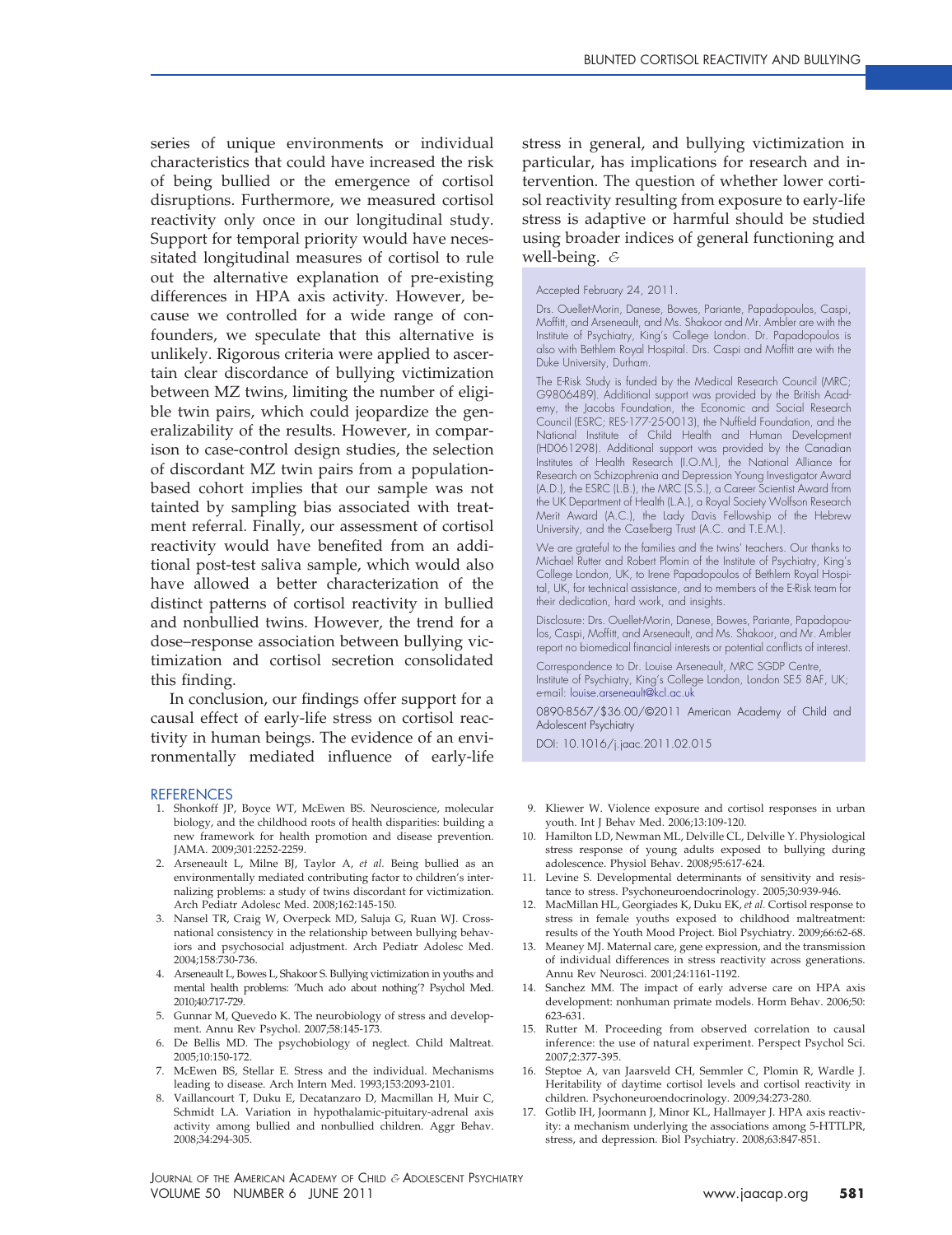- 18. Ouellet-Morin I, Boivin M, Dionne G, *et al.* Variations in heritability of cortisol reactivity to stress as a function of early familial adversity among 19-month-old twins. Arch Gen Psychiatry. 2008; 65:211-218.
- <span id="page-8-2"></span>19. Ball HA, Arseneault L, Taylor A, Maughan B, Caspi A, Moffitt TE. Genetic and environmental influences on victims, bullies and bully-victims in childhood. J Child Psychol Psychiatry. 2008;49: 104-112.
- 20. Vitaro F, Brendgen M, Arseneault L. The discordant MZ-twin method: one step closer to the holy grail of causality. Int J Behav Dev. 2009;33:376-382.
- <span id="page-8-1"></span><span id="page-8-0"></span>21. Moffitt TE. Teen-aged mothers in contemporary Britain. J Child Psychol Psychiatry. 2002;43:727-742.
- 22. Price TS, Freeman B, Craig I, Petrill SA, Ebersole L, Plomin R. Infant zygosity can be assigned by parental report questionnaire data. Twin Res. 2000;3:129-133.
- <span id="page-8-3"></span>23. Shakoor S, Jaffee SR, Andreou P, *et al.* Mothers and children as informants of bullying victimization: results from an epidemiological cohort of children. J Abnorm Child Psychol. 2011;39:379- 387.
- <span id="page-8-4"></span>24. Buske-Kirschbaum A, Jobst S, Wustmans A, Kirschbaum C, Rauh W, Hellhammer D. Attenuated free cortisol response to psychosocial stress in children with atopic dermatitis. Psychosom Med. 1997;59:419-426.
- <span id="page-8-5"></span>25. Dyche G, Johnson D. Development and evaluation of CHIPASAT, an attentional test for children: II. Test-retest reliability and practice effect for a normal sample. Percept Mot Skills. 1991;72: 563-572.
- 26. Dickerson SS, Kemeny ME. Acute stressors and cortisol responses: a theoretical integration and synthesis of laboratory research. Psychol Bull. 2004;130:355-391.
- <span id="page-8-6"></span>27. Pruessner JC, Kirschbaum C, Meinlschmid G, Hellhammer DH. Two formulas for computation of the area under the curve represent measures of total hormone concentration versus timedependent change. Psychoneuroendocrinology. 2003;28:916-931.
- <span id="page-8-7"></span>28. Sapolsky RM. Glucocorticoids and hippocampal atrophy in neuropsychiatric disorders. Arch Gen Psychiatry. 2000;57:925-935.
- 29. Miller GE, Chen E, Zhou ES. If it goes up, must it come down? Chronic stress and the hypothalamic-pituitary-adrenocortical axis in humans. Psychol Bull. 2007;133:25-45.
- <span id="page-8-12"></span><span id="page-8-8"></span>30. Heim C, Ehlert U, Hellhammer DH. The potential role of hypocortisolism in the pathophysiology of stress-related bodily disorders. Psychoneuroendocrinology. 2000;25:1-35.
- 31. Carpenter LL, Carvalho JP, Tyrka AR, *et al.* Decreased adrenocorticotropic hormone and cortisol responses to stress in healthy adults reporting significant childhood maltreatment. Biol Psychiatry. 2007;62:1080-1087.
- 32. Elzinga BM, Roelofs K, Tollenaar MS, Bakvis P, van Pelt J, Spinhoven P. Diminished cortisol responses to psychosocial stress associated with lifetime adverse events a study among healthy young subjects. Psychoneuroendocrinology. 2008;33:227-237.
- <span id="page-8-9"></span>33. Luby JL, Heffelfinger A, Mrakotsky C, Brown K, Hessler M, Spitznagel E. Alterations in stress cortisol reactivity in depressed

preschoolers relative to psychiatric and no-disorder comparison groups. Arch Gen Psychiatry. 2003;60:1248-1255.

- <span id="page-8-10"></span>34. Ostrander MM, Ulrich-Lai YM, Choi DC, Richtand NM, Herman JP. Hypoactivity of the hypothalamo-pituitary-adrenocortical axis during recovery from chronic variable stress. Endocrinol. 2006; 147:2008-2017.
- 35. Ladd CO, Thrivikraman KV, Huot RL, Plotsky PM. Differential neuroendocrine responses to chronic variable stress in adult Long Evans rats exposed to handling-maternal separation as neonates. Psychoneuroendocrinology. 2005;30:520-533.
- <span id="page-8-11"></span>36. Gunnar M, Vazquez DM. Stress neurobiology and developmental psychopathology. In: Cicchetti D, Donald JC, eds. Developmental Psychopathology. Vol 2. Hoboken, New Jersey: John Wiley & Sons; 2006:533-577.
- <span id="page-8-13"></span>37. Tyrka AR, Wier L, Price LH, *et al.* Childhood parental loss and adult hypothalamic-pituitary-adrenal function. Biol Psychiatry. 2008;63:1147-1154.
- <span id="page-8-15"></span><span id="page-8-14"></span>38. Weaver IC, Cervoni N, Champagne FA, *et al.* Epigenetic programming by maternal behavior. Nat Neurosci. 2004;7:847-854.
- Blackhart GC, Eckel LA, Tice DM. Salivary cortisol in response to acute social rejection and acceptance by peers. Biol Psychol. 2007;75:267-276.
- <span id="page-8-16"></span>40. Polanczyk G, Caspi A, Williams B, *et al.* Protective effect of CRHR1 gene variants on the development of adult depression following childhood maltreatment: replication and extension. Arch Gen Psychiatry. 2009;66:978-985.
- <span id="page-8-17"></span>41. Parker KJ, Buckmaster CL, Sundlass K, Schatzberg AF, Lyons DM. Maternal mediation, stress inoculation, and the development of neuroendocrine stress resistance in primates. Proc Natl Acad Sci USA. 2006;103:3000-3005.
- 42. Parker KJ, Buckmaster CL, Schatzberg AF, Lyons DM. Prospective investigation of stress inoculation in young monkeys. Arch Gen Psychiatry. 2004;61:933-941.
- <span id="page-8-18"></span>43. Parker KJ, Buckmaster CL, Justus KR, Schatzberg AF, Lyons DM. Mild early life stress enhances prefrontal-dependent response inhibition in monkeys. Biol Psychiatry. 2005;57:848-855.
- <span id="page-8-19"></span>44. Boyce TW, Ellis BJ. Biological sensitivity to context: I. An evolutionary-developmental theory of the origins and functions of stress reactivity. Dev Psychopathol. 2005;17:271-301.
- <span id="page-8-21"></span><span id="page-8-20"></span>45. Mizoguchi K, Ishige A, Takeda S, Aburada M, Tabira T. Endogenous glucocorticoids are essential for maintaining prefrontal cortical cognitive function. J Neurosci. 2004;24:5492-5499.
- Miller GE, Chen E, Fok AK, et al. Low early-life social class leaves a biological residue manifested by decreased glucocorticoid and increased proinflammatory signaling. Proc Natl Acad Sci USA. 2009;106:14716-14721.
- <span id="page-8-22"></span>47. Danese A, Pariante CM, Caspi A, Taylor A, Poulton R. Childhood maltreatment predicts adult inflammation in a life-course study. Proc Natl Acad Sci USA. 2007;104:1319-1324.
- 48. Danese A, Caspi A, Williams B, *et al.* Biological embedding of stress through inflammation processes in childhood. Mol Psychiatry. 2011;16:244-246.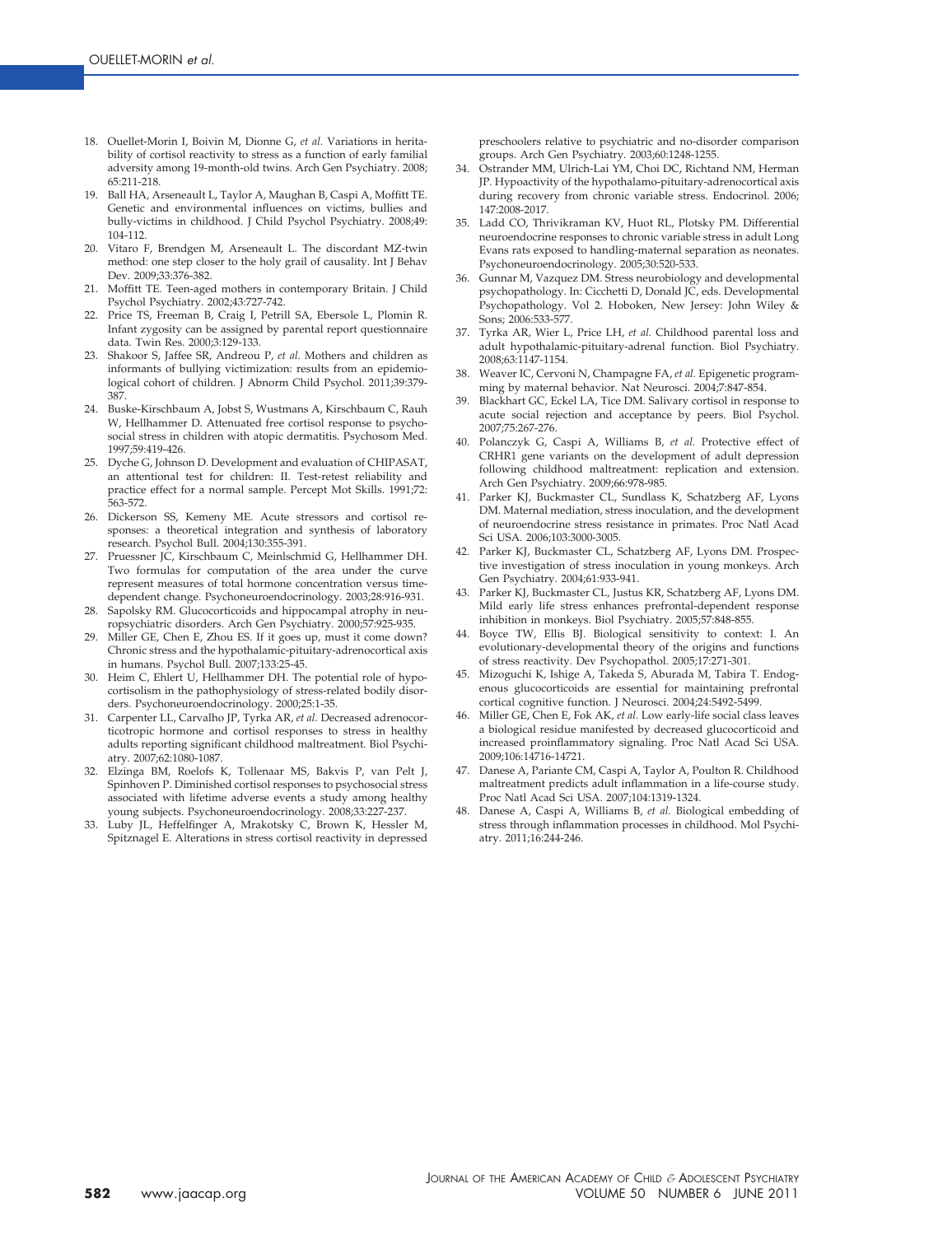# SUPPLEMENT 1

# **METHOD**

# Pre-existing Individual Factors

*Birth Weight.* Each twin's birth weight was obtained with parental recall when the twins were 1 year old. Although parental recall is less accurate than obtaining birth weight directly from hospital records, a recent study reported that 85% of parents of 12- to 15-year-old children correctly recalled their children's birth weight to within  $\pm$ 227  $g<sup>1</sup>$  $g<sup>1</sup>$  $g<sup>1</sup>$  In this substudy sample, birth weight ranged from 1135.0 to 3546.8 g (mean  $[SD] =$ 2292.6 [473.5]).

*IQ.* To assess children's IQ, each child was individually tested at age 5 years using a short form of the Wechsler Preschool and Primary Scale of Intelligence-Revised<sup>[2](#page-11-0)</sup> comprising the Vocabulary and Block Design subtests. IQs scores were pro-rated following procedures described by Sattler.<sup>[3](#page-11-0)</sup> In this substudy sample, IQ ranged from 76.0 to 135.0 (mean [SD] = 104.3 [13.7]).

*Internalizing and Externalizing Problems.* Internalizing and externalizing problems were assessed when the children were 5 years of age using the Child Behavior Checklist for mothers $4$  and the Teacher's Report Form.<sup>[5](#page-11-0)</sup> Mothers were given the instrument as a face-to-face interview, and teachers responded by mail. Both informants rated each item as being "not true," "somewhat or sometimes true," or "very true or often true." The reporting period was 6 months before the interview. The Internalizing problems scale is the sum of items on the Withdrawn and Anxious/ Depressed subscales, including items such as "cries a lot," "withdrawn," "does not get involved with others," and "worries." The internal consistency reliabilities of the mother and teacher at 5 years were 0.83 and 0.85, respectively. The Externalizing problems scale is the sum of items from the Delinquency and Aggression scales, including items such as "gets in many fights," "lying or cheating," and "screams a lot." The internal consistency reliabilities of the mother and teacher at 5 years were 0.89 and 0.93, respectively. The internal consistency reliability of the combined mothers' and teachers' scales for internalizing and externalizing problems were 0.85 and 0.92, respectively. In this substudy sample, internalizing problems ranged from 0 to 40 (mean  $[SD] = 9.4 [7.1]$ ) and from 1 to 51 (mean  $[SD] = 17.3$  [11.6]) for externalizing problems.

# Child-Specific Family Environments

*Lifetime Maltreatment.* At each home visit, mothers were interviewed about past and ongoing physical harm that had happened to her children using the standardized clinical interview protocol from the Multi-Site Child Development Project, which has established validity and reliability in this sample and others.<sup>[6](#page-11-0)</sup> Interviewers coded the likelihood that children had been physically maltreated based on the mother's narratives. Two independent raters (a senior investigator with clinical psychology background and a project leader with experience in social service) reviewed the notes for all families where maltreatment was reported to confirm the interviewers' ratings. Examples of maltreatment in our sample included: the mother smacked the child weekly and left marks or bruises; child was repeatedly beaten by a young adult stepsibling; children were routinely smacked by father when drunk; child was fondled sexually and slapped by their mother's boyfriend; children were frequently hit in the face, etc. Many, but not all, cases in the course of our research were under investigation by police or social services, with children already on the child-protection register or in foster care at follow-up, having been removed from their parents because of abuse. The research team followed the guidelines for referral of families un-der the United Kingdom's Children Act.<sup>[7](#page-11-0)</sup> In this substudy sample of MZ twins, maltreatment has been documented in six families (20%) where both bullied and nonbullied twins were targeted. *Maternal Warmth.* We assessed maternal warmth<sup>8</sup> using procedures adapted from the Five Minute Speech Sample method.<sup>9</sup> Mothers were asked to speak for 5 minutes about each of their children when they were 5 years of age. Warmth is a global measure of the whole speech sample and was assessed by the tone of voice, spontaneity, sympathy, and empathy toward the child. Warmth was coded on a 6-point scale. "High warmth" and "moderately high warmth" were coded when there was definite warmth, enthusiasm, interest in and enjoyment of the child. "Moderate warmth" was coded when there was definite understanding, sympathy and concern but only limited warmth of tone. "Some warmth" was coded when there was a detached and rather clinical approach, with little or no warmth of tone, but moderate understanding, sympathy and concern. "Very little warmth" was rated when there was only a slight amount of under-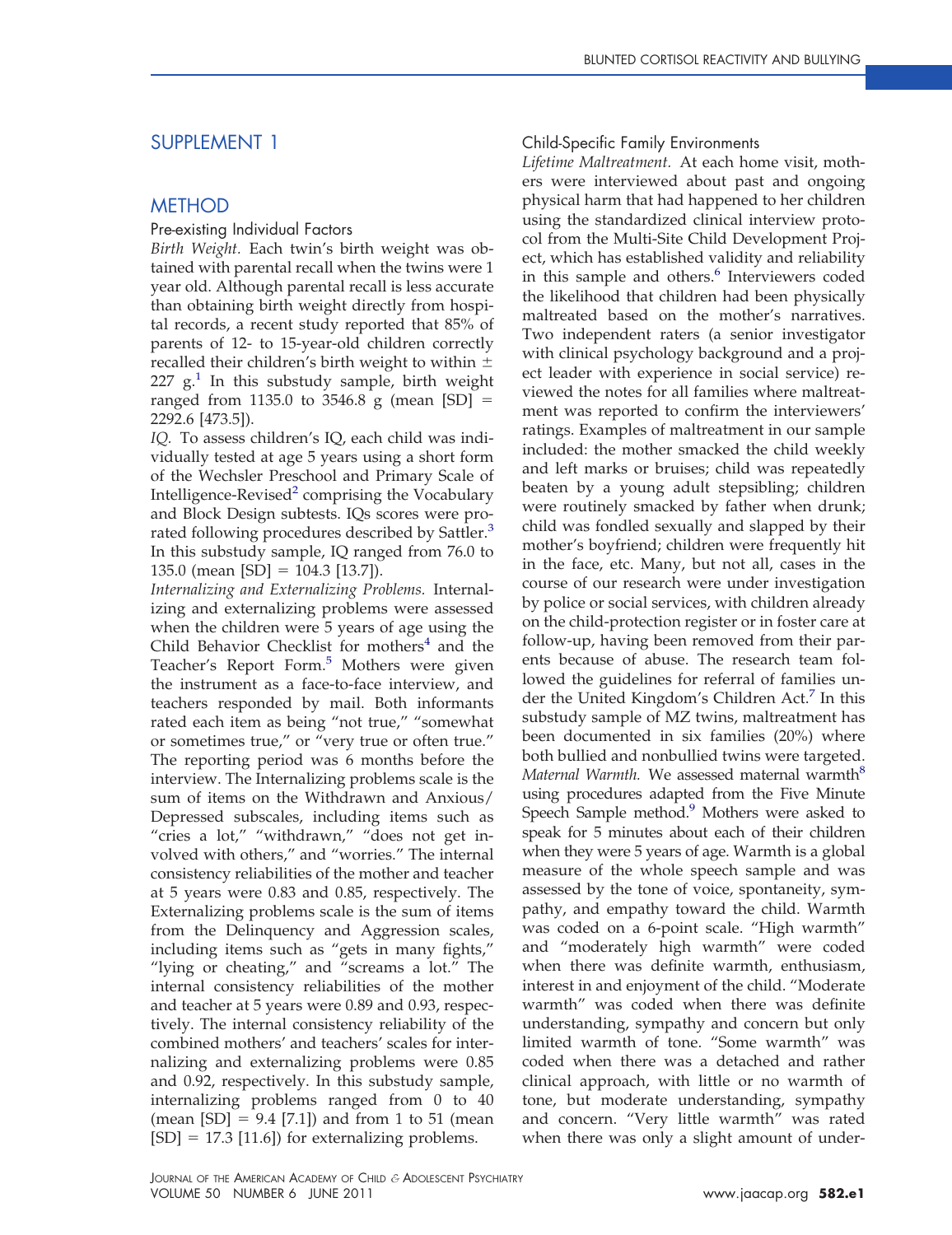standing, sympathy, or concern or enthusiasm about or interest in the child. "No warmth" was reserved for respondents who showed a complete absence of warmth. Two trained raters coded the tapes of the mothers' speech sample. Interrater reliability was established by having the raters individually code audio-tapes describing 40 children. The interrater agreement for maternal warmth was  $r = 0.90$ . In this substudy sample, maternal warmth ranged from 1 to 5  $(mean [SD] = 3.4 [1.1]).$ 

*Lifetime Stressful Life Events.* We assessed lifetime stressful life events by asking each twin if they ever experienced a series of age-relevant life events. We selected a total of 41 items from the Coddington Life Events Questionnaire (CLEQ)<sup>10,11</sup> and from the Traumatic Events Screening Inventory adapted for children[.12](#page-11-0) Items included events such as major accidents, birth of a sibling, moving to a new school, hospitalization, witnessing domestic violence, disasters, and abuses. The Lifetime Stressful Life Events scale corresponds to the sum of the total number of events reported by each child, which ranged, in this substudy sample, from 2 to 24  $(mean [SD] = 12.3 [4.8]).$ 

### Concomitant Individual Factors

*Body Mass Index.* Body mass index was calculated as children's weight in kilograms divided by the square of their height in meters, as measured on the day of the laboratory visit. In this substudy sample, body mass index ranged from 14.6 to 29.2 (mean  $[SD] = 20.1$  [3.6]).

*Pubertal Stage.* Puberty stage was assessed when the twins were aged 12 using the Physical Development Scale,<sup>13</sup> a self-report measurement of both general (growth spurt in height, body hair, skin change) and gender-specific characteristics of pubertal development (boys: facial hair growth and voice change; girls: breast development and menarche). For each item, children responded whether there had been "no development" (0), "development had already begun" (1), "development was definitely underway" (2), or "development was already completed" (3). Menarche was coded dichotomously as menstrual periods had started (3) or had not (0). A total score was computed by summing scores on the five items. In this substudy sample, pubertal stage ranged from 0 to 16 (mean  $[SD] = 7.7$   $[3.9]$ ).

*Bullying Perpetration.* As part of the age-12 assessments of children's disruptive behavior, we asked mothers and teachers whether children had been bullying others. Mother reported that a total of 15.0% of children were bullies  $(n = 9)$ , whereas a similar statement was made about 18.9% of children by teachers  $(n = 10;$  seven twins with missing data for the teacher's assessment). A child was considered to be a bully if reported by either source. A total of 18 children (30.0%) bullied others according to mothers and/ or teachers.

*Family Socioeconomic Status.* Family socioeconomic status was defined through a standardized composite of parents' income, education and social class when children were  $5$  years of age.<sup>14</sup> The three SES indicators were highly correlated (correlations ranged from 0.57 to 0.67,  $P < .05$ ) and loaded significantly onto one latent factor (factor loadings  $= 0.80$ , 0.70, and 0.83 for income, education, and social class, respectively). The population-wide distribution of the resulting factor was divided in tiertiles. In this substudy sample, one-fourth of the children were living in a low SES situation (26.7%).

# Stress-Related Measures

*Perceived Stress.* We assessed twins' levels of perceived stress after the PST using an adaptation of the Perceived Stress Scale<sup>[15](#page-11-0)</sup> to assess whether they experienced the laboratory challenge as unpredictable, uncontrollable and unmanageable. The Perceived Stress Scale included eight items enquiring whether, during the challenge children felt that "what I was asked to do was just too much" or "I could not cope with what I had to do." Children rated each item as being "very slightly or not at all" to "extremely" true. In this substudy sample, perceived stress ranged from 0 to 22 (mean  $[SD] = 8.1 [4.8]$ ).

*Negative Affective Scale.* To evaluate whether the laboratory challenge elicited negative emotions, twins were asked to fill out the Positive and Negative Affective Scales before and immedi-ately after the PST.<sup>[16](#page-11-0)</sup> This instrument is composed of 20 items assessing positive and negative mood. Only the confounding effect of the negative scale was examined. Twins completed the negative scale before and after the PST, rating emotions specific to negative moods (e.g., ashamed, upset, and distressed) as being "very slightly or not at all" to "extremely" true. The increase of negative affect was calculated by subtracting the sum of the 10 items assessed before the PST from those evaluated after. In this